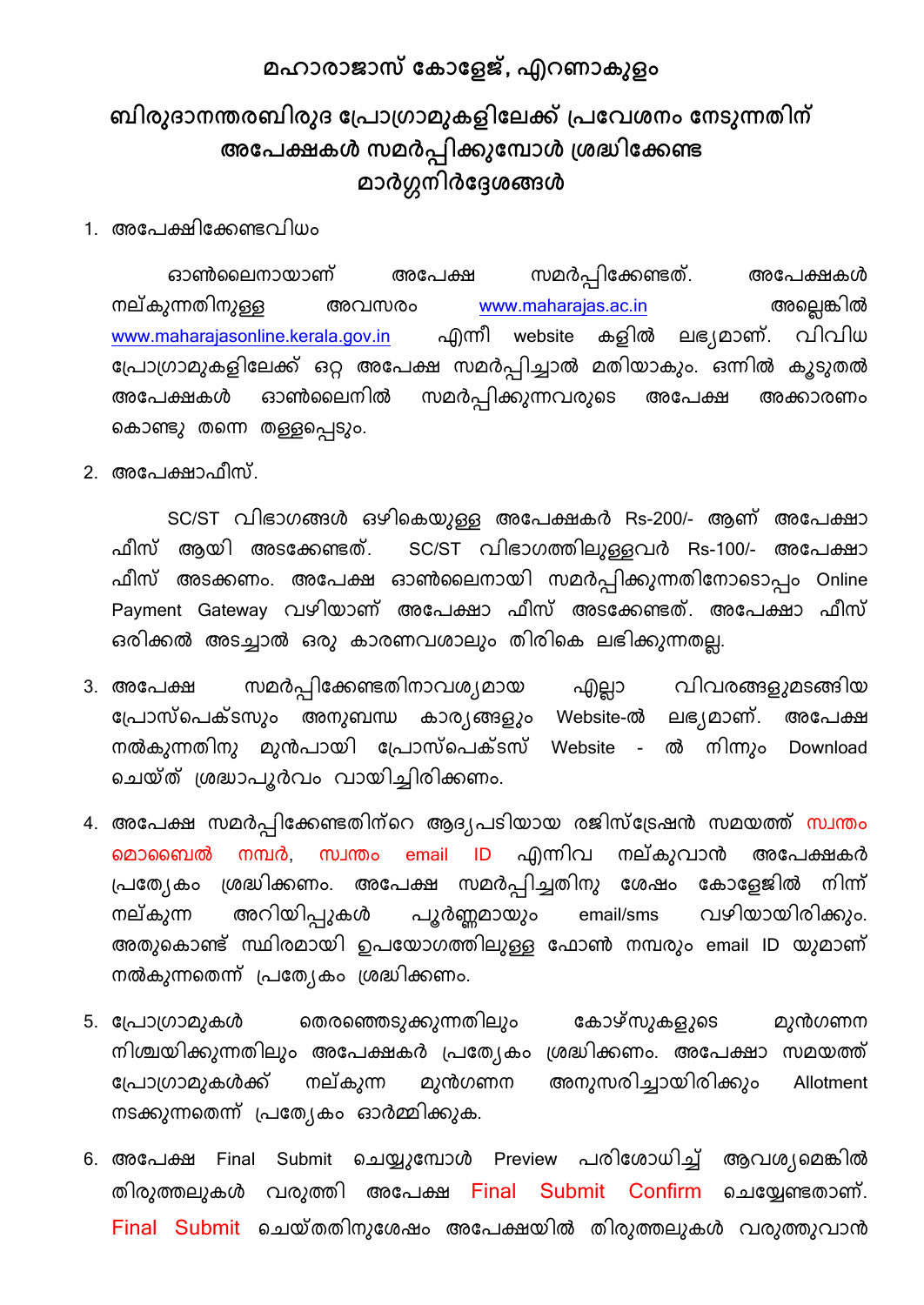സാധിേുകയില. െ Final Submit 'Confirm' **ചെയ്തത഻നുകശഷം എടുക്കുന്ന ആപ്ല഻കക്കഷൻ ്ര഻ൻറ് ഔട്ട഻ൽ മഺ്തകമ ആപ്ല഻കക്കഷൻ നപർ ഉണ്ടഺേു യുള്ളൂ**. **Application Number** ൊത്ത അപേക്ഷകൾ അേൂർണ്ണമായിരിേും. റാങ്ക് ലിസ്റ്റ് തയ്യാറാേുന്ന അവസരത്തിൽ Final Submission നടത്താത്ത അപേക്ഷകൾ പരിഗണിക്കുകയില്ലെന്ന കാര്യവും ഓർമ്മപ്പെടുത്തുന്നു.

7. അപേക്ഷ പ്രകാരം തയ്യാറാക്കിയ സെലക്ഷൻ ലിസ്റ്റ് പ്രസിദ്ധീകരിച്ച ശേഷം അപേക്ഷകർേ് രണ്ടു ദ്ിവസം തങ്ങളുല്ട അപേക്ഷകളിൽ തിരുത്തലുകൾ വരുത്തുവാനുള്ള അവസരം നൽകുന്നതാണ്.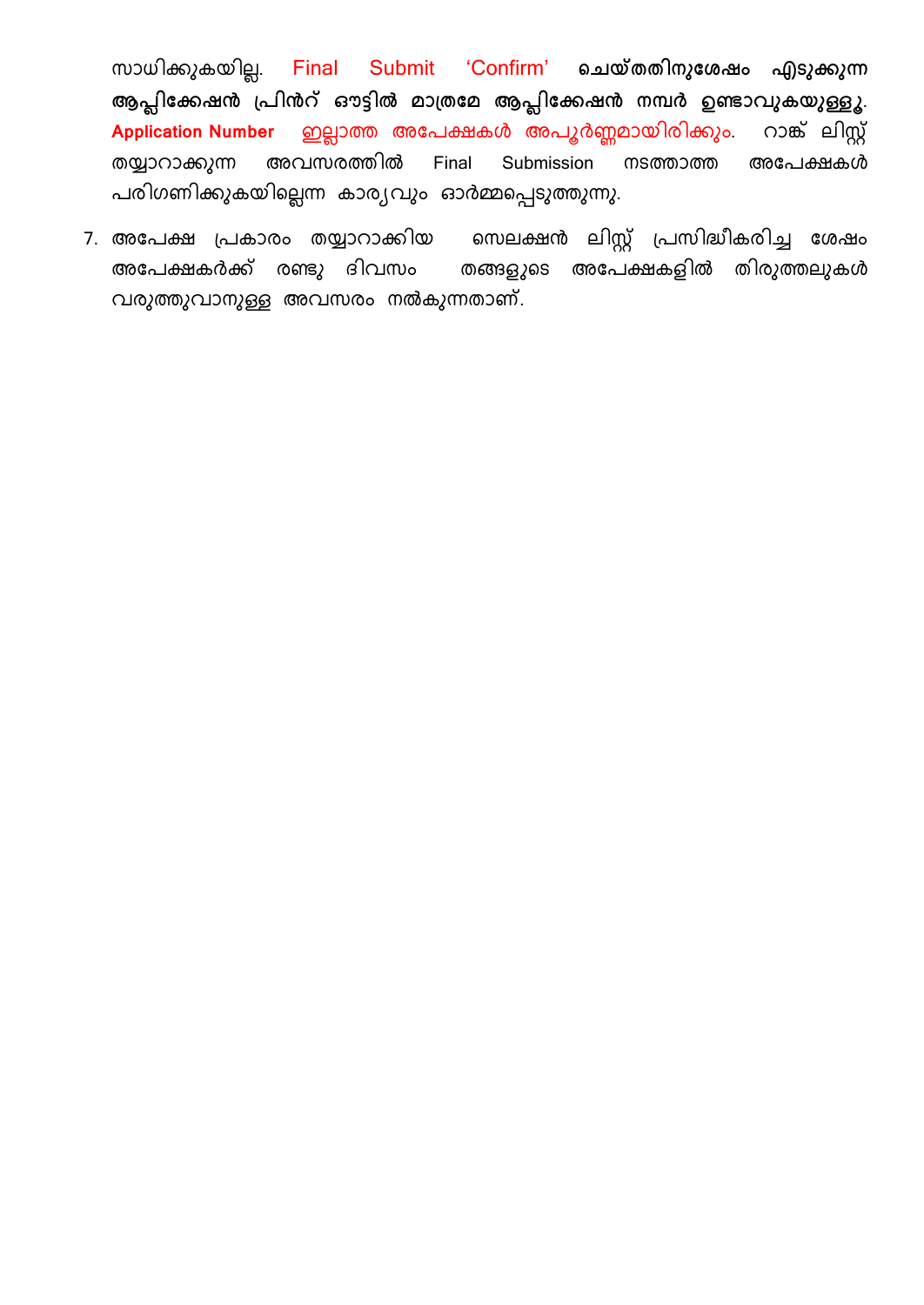## **HOW TO APPLY - PG Admission 2022**

**1** Application for admission to all the Post graduate Programmes can be registered only online through a single application. The provision for applying online is available at the website **www.maharajas.ac.in or www.maharajasonline.kerala.gov.in**

*Submission of more than one application by a candidate will lead to rejection of the candidature.* 

### **2 Application Fee:**

The application fee will be as follows:

For candidates except SC and ST : Rs. 200/-For SC and ST students :Rs. 100/-

Application fee can be remitted by all applicants through the **online payment gateway** during the process of submission of online application form.

**The application fee once remitted will not be refunded under any circumstances.** 

#### **3 Availability of Prospectus**

Prospectus and all appendixes can be downloaded from the website **www.maharajas.ac.in** or **www.maharajasonline.kerala.gov.in** It will not be available by post or from the Office of the Principal, Maharaja's College, Ernakulam or from any other office.

#### **4 Submission of Application Form**

## **Stages in the Submission of Application Form**

### **Stage 1- Registration of Personal Data**

- Go to website www.maharajasonline.kerala.gov.in and click on 'New Candidate' Registration'
- Click on 'PG PROGRAMME'
- Provide all the required information with utmost care. No further editing will be allowed.
- OTP will be sent to the registered email and mobile number for verification
- After providing all the required information, Click on 'CONFIRM' button to proceed further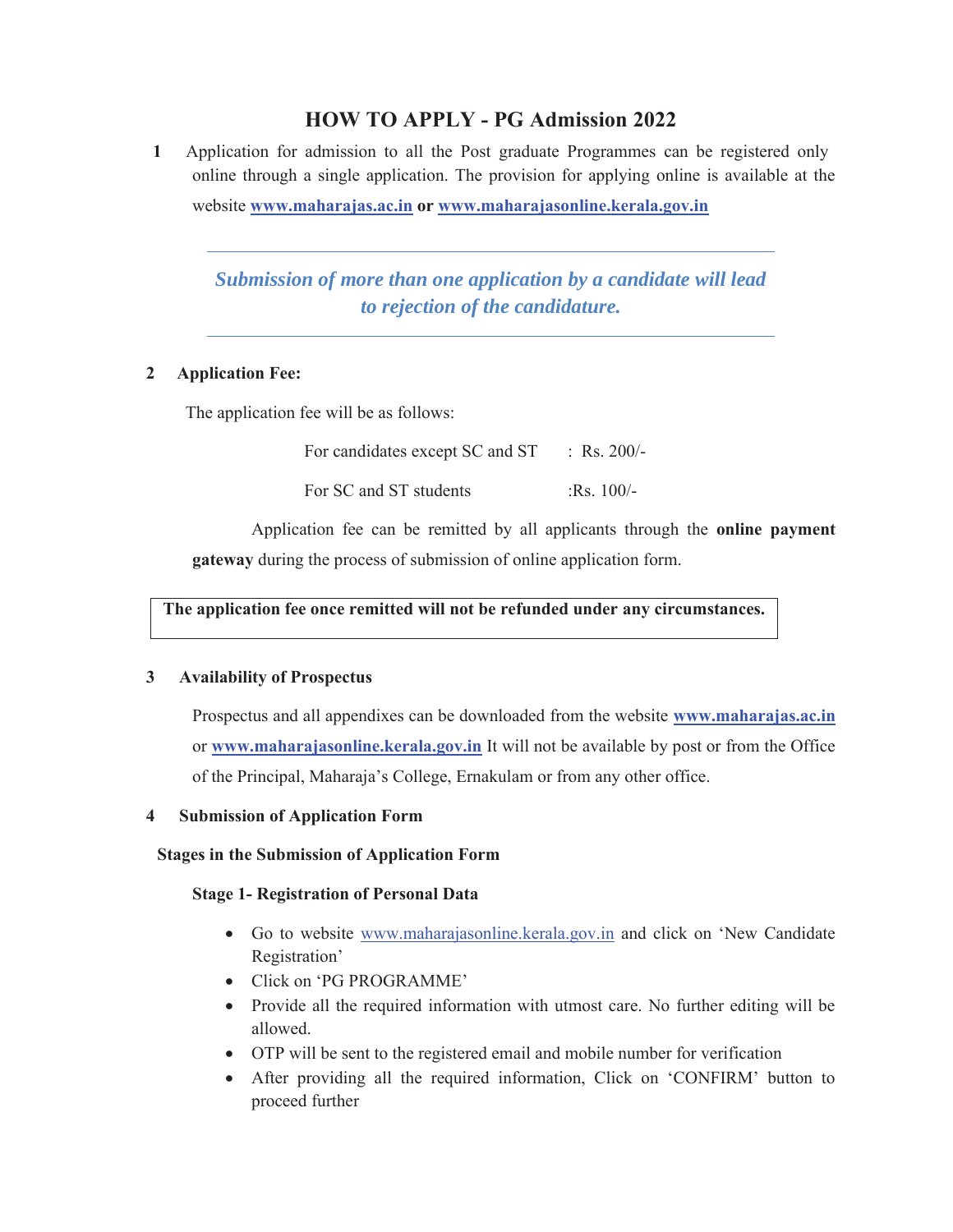- Application ID will be generated and the same will be sent to the registered mobile number and e-mail id. Please note down the application ID for future reference.
- Username will be your registered email id.

## **Stage 2- Remittance of application fee**

**Pay the registration fee (Rs. 200/-for General & Rs. 100/- for SC/ST) through online payment gateway.** 

**Stage 3- Entry of Basic and Other Details** 

- **•** Basic Details
- x **Communication Address**
- **•** Permanent Address
- x **Contact Details**
- x **Other Details (NCC, NSS, Ex-Servicemen, Person with Disability, Sports Quota, Cultural Quota)**

*NB: 1. NCC and NSS certificates during the period of study for Undergraduate Programmes 2. Candidates who are applying under Person with Disability, Sports Quota and Cultural Quota shall upload self-attested copies of the relevant documents as a single PDF file* 

After entering all the above information, first Click **'SAVE'** button and then proceed to **'NEXT'** button.

## **Stage 4- Upload Photo and Signature**

Upload your recent passport size photograph  $(3.5 \text{ cm} \times 4.5 \text{ cm})$  with the file size less than 30 KB) and Signature (3.5 cm x 1.5 cm with file size less than 30 KB) in jpg format.

## **Stage 5- Entry of Academic data**

- Provide the UG level or equivalent qualification details
- Choose your Subjects as per mark list. If any subject/language name is not listed, Choose Other subject/Other language. Candidates who have studied language as optional subject may choose corresponding PART III language.
- Click on 'CONFIRM' button and 'PROCEED'.

## **Stage 6- Entry of qualifying examination mark details**

Enter the mark details as in qualifying examination mark list and click 'SUBMIT'

# *All candidates are required to upload consolidated mark sheet/ grade sheet*